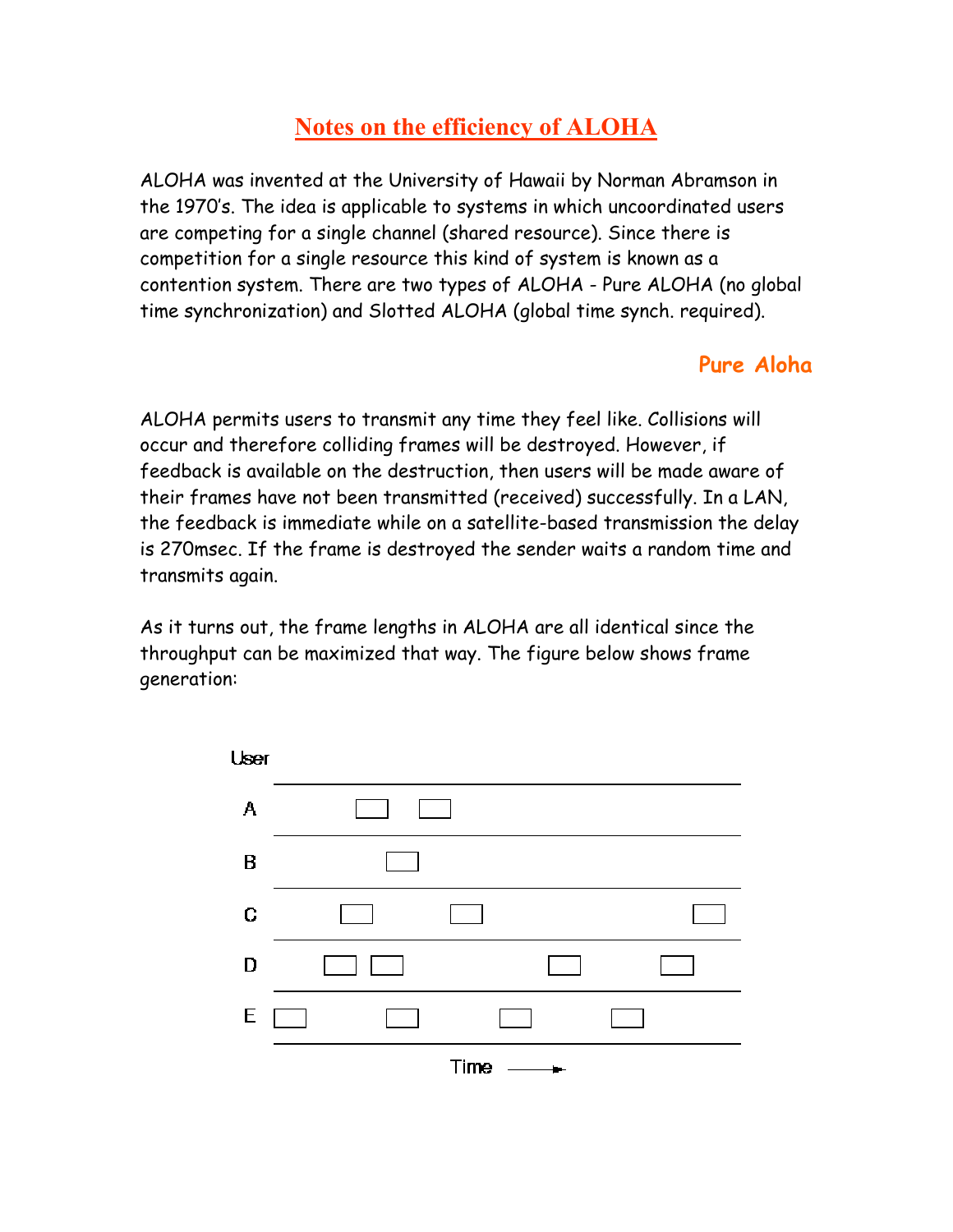Whenever two (or more) frames try to occupy the channel at the same time, there will be a collision and all such frames will be garbled. Even if the first bit of a frame overlaps the last frame of a nearly finished frame this garbling will occur.

Based on the above descriptions we can ask the following question – "what percent of all transmitted frames escape collisions?" If we can answer this question we are effectively answering the question of how efficient pure ALOHA is.

Consider an infinite number of transmitters. Users of these transmitters are in one of two states, typing or idling. Initially all users are in the typing state. When a message is composed, the user sends it and stops typing – waiting for a response. The transmitter transmits the frame containing the message and checks the channel for success (no collision) or failure (collision). If successful, the user goes back to typing otherwise the user waits till a retransmission of the frame succeeds.

We define the "**frame time**" as the amount of time to transmit a fixed length frame (= frame length/bit rate of channel). Assume that the population of transmitters generates new frames according to a Poisson distribution with mean N frames per frame time. (More on the Poisson below). If  $N > 1$  then the transmitters are generating frames at a rate that is greater than the channel capacity and therefore nearly every frame will suffer a collision.

Given that N>1 is not a good idea, we would like  $0 \times N \times 1$ . Stations generate retransmissions due to collisions. Assume that the probability of k transmission attempts per frame time (old transmissions and new transmissions combined) is also Poisson with mean G per frame time. Then G  $\geq$  N. At low load, (N  $\leq$ 0), there will be a small # of collisions and therefore a correspondingly low number of retransmissions. Therefore  $G \cong N$ . At high load we will have many collisions and therefore  $G \ge N$ .

Define P0 = Fraction of attempted frames that are transmitted successfully  $= S/G =$  probability that the frame does not suffer a collision. Or,  $S = G$  Po is the throughput per frame time.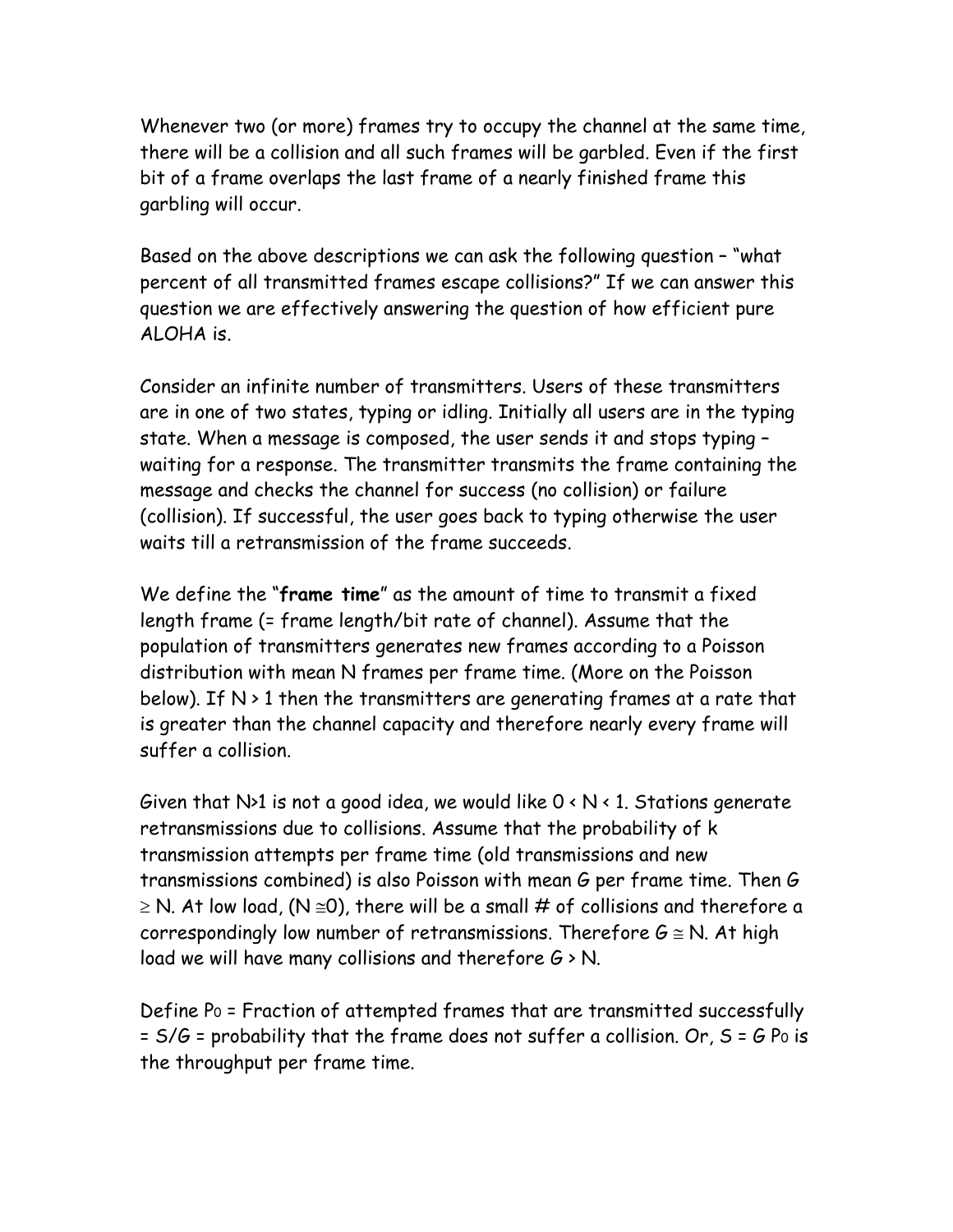At this time we need to define the **vulnerable period** – we do this with the aid of a diagram.



If the shaded frame has been sent (above), under what conditions will the shaded frame arrive intact? Let t be the time to send a frame – if another user has sent a frame between to and  $t_0 + t$ , the end of the frame will collide with the shaded one. Similarly on the right side of the shaded frame – any frame that began between to  $+$  t and to  $+$  2t will have an overlap with the end of the shaded frame. Therefore the **vulnerable period** is 2t – or two frame times.

The probability that k frames are generated in one frame time is Poisson (note we have defined G before):

$$
Pr[k] = [G^{\star k}k \times exp(-G)]/k!
$$
 (1)

Where  $**$  indicates the power operation and  $exp(-G)$  is e raised to power  $-G$ and k! represents factorial k. Note that formula (1) is the definition of a Poisson distribution. Therefore Pf[k=0] = exp(-G), i.e., the probability of zero frames in one frame time is exp(-G).